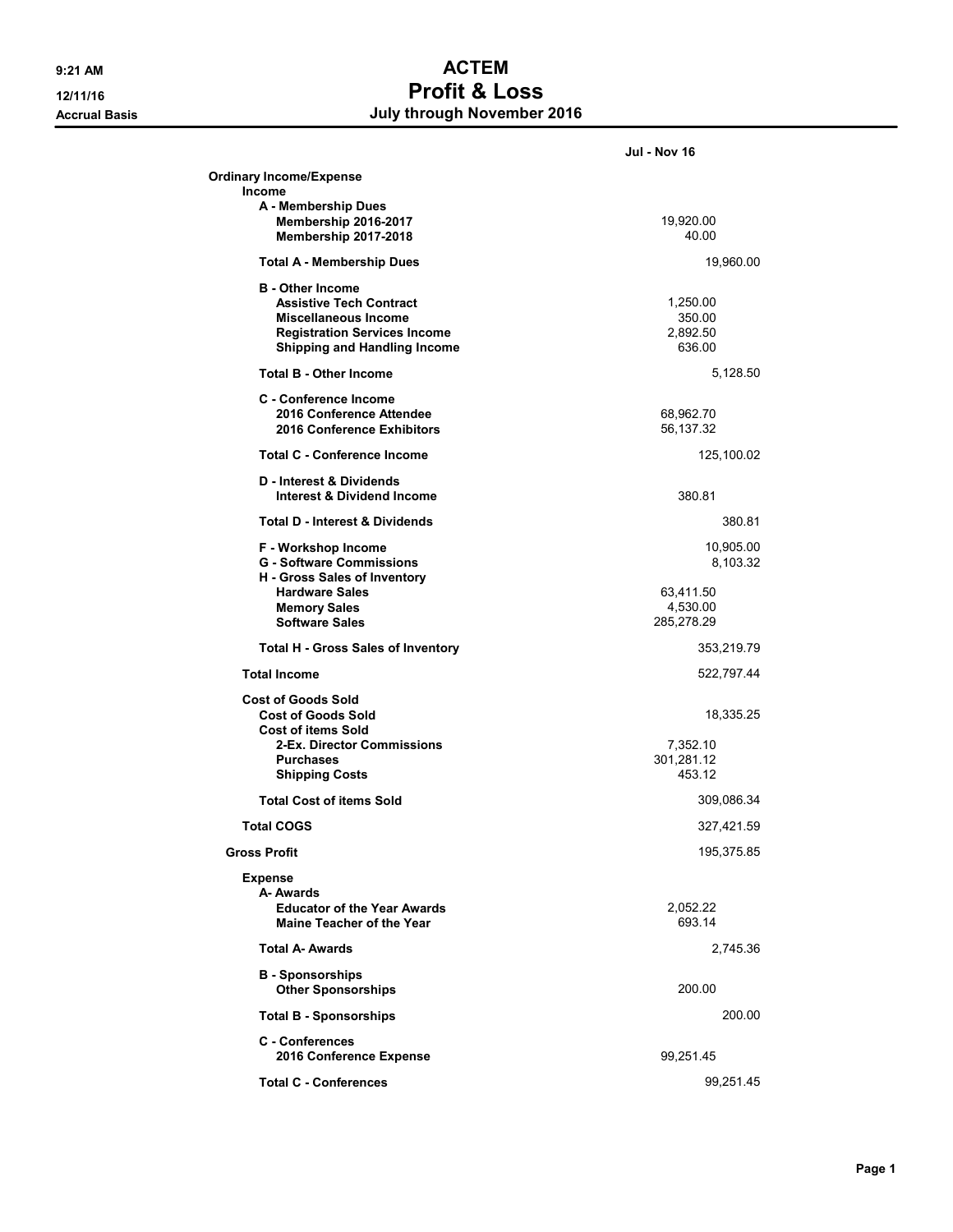## 9:21 AM **ACTEM** 12/11/16 Profit & Loss Accrual Basis **Accrual Basis July through November 2016**

|                                                                                                                                                                                                                                   | Jul - Nov 16                                                        |
|-----------------------------------------------------------------------------------------------------------------------------------------------------------------------------------------------------------------------------------|---------------------------------------------------------------------|
| E - Meeting/Travel Expense<br><b>Board Retreat</b><br><b>Business Meetings</b><br><b>NEISTE Meetings</b><br><b>Other Meetings</b><br><b>Tech Meetings</b><br><b>Travel Expenses</b><br><b>Board Travel</b><br><b>Other Travel</b> | 1,991.06<br>155.13<br>510.17<br>44.50<br>226.08<br>504.76<br>281.26 |
| <b>Total Travel Expenses</b>                                                                                                                                                                                                      | 786.02                                                              |
| Total E - Meeting/Travel Expense                                                                                                                                                                                                  | 3,712.96                                                            |
| <b>F</b> - Newsletter Expense<br>Design & Graphics<br><b>Mailing/Postage</b><br><b>Printing and Reproduction</b>                                                                                                                  | 600.00<br>195.35<br>905.79                                          |
| <b>Total F - Newsletter Expense</b>                                                                                                                                                                                               | 1,701.14                                                            |
| <b>G</b> - Office Expenses<br><b>Bank Service Charges</b><br>Chargeback<br><b>Credit Card Fees</b><br><b>MaineCF Admin Fee</b><br><b>PayPal Processing Fee</b>                                                                    | 4.50<br>796.10<br>604.91<br>882.99                                  |
| <b>Total Bank Service Charges</b>                                                                                                                                                                                                 | 2,288.50                                                            |
| <b>Dues and Subscriptions</b><br><b>Gorham Office Rent &amp; Utilities</b><br><b>Office Electricity</b><br><b>Office Phone &amp; Internet</b><br>Rent                                                                             | 120.00<br>429.85<br>1,332.63<br>3,000.00                            |
| <b>Total Gorham Office Rent &amp; Utilities</b>                                                                                                                                                                                   | 4,762.48                                                            |
| <b>Marketing</b><br><b>Office Furnishings</b><br><b>Postage and Delivery</b><br><b>Supplies</b><br><b>Telephone</b><br>Telephone- Cell                                                                                            | 379.11<br>2,432.96<br>181.95<br>1,653.83<br>240.00                  |
| <b>Total Telephone</b>                                                                                                                                                                                                            | 240.00                                                              |
| <b>Total G - Office Expenses</b>                                                                                                                                                                                                  | 12,058.83                                                           |
| <b>H</b> - Payroll Master Account<br>1-Gross Wages<br>3-Employer Taxes<br>4-Worker's Compensation<br>8-Simple IRA ER Match<br>9-Processing Fee                                                                                    | 23,692.35<br>2,519.28<br>581.94<br>1,052.53<br>522.50               |
| <b>Total H - Payroll Master Account</b>                                                                                                                                                                                           | 28,368.60                                                           |
| I - Prof. Development Expenses<br><b>ISTE Conference for Officers</b><br><b>Prof. Development Reimbursement</b><br><b>Workshop Expenses</b>                                                                                       | 0.00<br>8,175.00<br>1,794.31                                        |
| Total I - Prof. Development Expenses                                                                                                                                                                                              | 9,969.31                                                            |